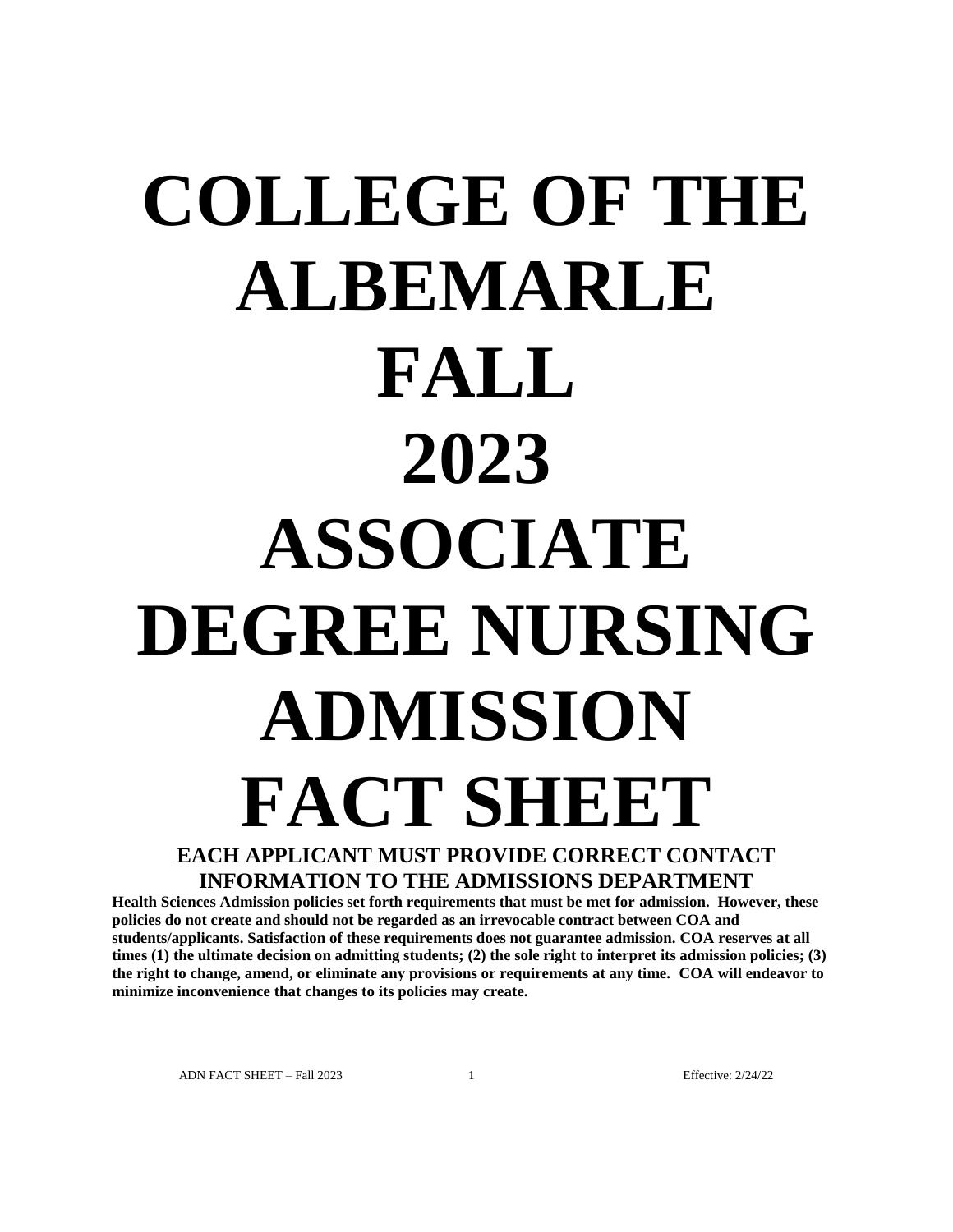## **COLLEGE OF THE ALBEMARLE PO BOX 2327 1208 NORTH ROAD STREET ELIZABETH CITY, NC 27906-2327 (252) 335-0821 EXT. 2221 (ADMISSIONS OFFICE)**

## **ASSOCIATE DEGREE NURSING PROGRAM FACT SHEET**

In accordance with the standards set forth by the North Carolina Board of Nursing, the admission process outlined in this fact sheet was developed by the Associate Degree Nursing faculty and is to be implemented by the admissions department and the Associate Degree Nursing faculty/staff, with oversight and final discretion by the A.D.N. Department Chair and faculty.

*The Associate Degree Nursing program is nationally accredited by: [The Accrediting Commission for Education in Nursing,](http://www.nlnac.org/) Peachtree Road NE, Suite 500 Atlanta, Georgia 30326.*

## **PHASE I: PRE-ADMISSION REQUIREMENTS:**

Applicants seeking admission into the Associate Degree Nursing program must complete the following steps by **January 13, 2023** in order to be considered for acceptance for the Fall Semester 2023 (note: RIBN students are admitted under a separate admission process under the collaborative agreement with ECU for dual enrollment.)

- \_\_\_\_\_\_\_A. **Complete and submit a written COA Application for Admission**, which expresses interest in the Associate Degree Nursing program, to the Admissions Office, Elizabeth City Campus.
	- \_\_\_\_\_\_\_B. **Bring or send an official high school transcript and all official post-secondary transcripts** to the Admissions Office (note: must be a high school graduate or equivalent prior to the start of the program).
- \_\_\_\_\_\_\_C. **Attendance to a Health Science Orientation Session is Mandatory,** for a review of the admission process. Check with the admission department or the Health Sciences Admission & Advising Director for scheduled dates and times. On-line orientation can be viewed at: <http://albemarle.mediasite.mcnc.org/mcnc/Play/a7e132c69c964e929b1722b9a954ee961d>

*(Print certificate to verify online attendance). A Certificate of Attendance is required to be submitted when completing the validation form.*

\_\_\_\_\_\_\_D. **Achieve minimum English, Math, and Reading competencies.** Minimum English, Reading, and Math competencies must be met and may be accomplished by a variety of measures, including previous placement test scores, standardized test scores, and/or previous developmental coursework.

**To qualify for the ADN program, the student must meet all the pre-requisites to be eligible to enter ENG 111 without a co-requisite requirement.**

**To qualify for the ADN program, the student must meet all the pre-requisites to be eligible to enter MAT 143 without a co-requisite requirement.**

Note: The course listed is the *expected level of minimal competency* and may not be a required course within the program itself. Students should meet with an academic advisor if they do not meet this requirement and need guidance on course selection.

\_\_\_\_\_\_\_E. **Achieve and maintain a 2.5 minimum cumulative grade point average** on the transcript of record (most recent transcript with 12 accredited credit hours or more). If the transcript of record is not the COA transcript and the student has taken courses at COA, then the COA transcript must also show a 2.5 minimum cumulative grade point average (regardless of the number of hours). If the most recent 12-hour transcript of record is the high school transcript, the **unweighted GPA** will be used. Achieve a minimum of "C" grade on each relevant COA or transfer course. Only grades of "C" or better will be accepted for point earning, transfer purposes, and program completion.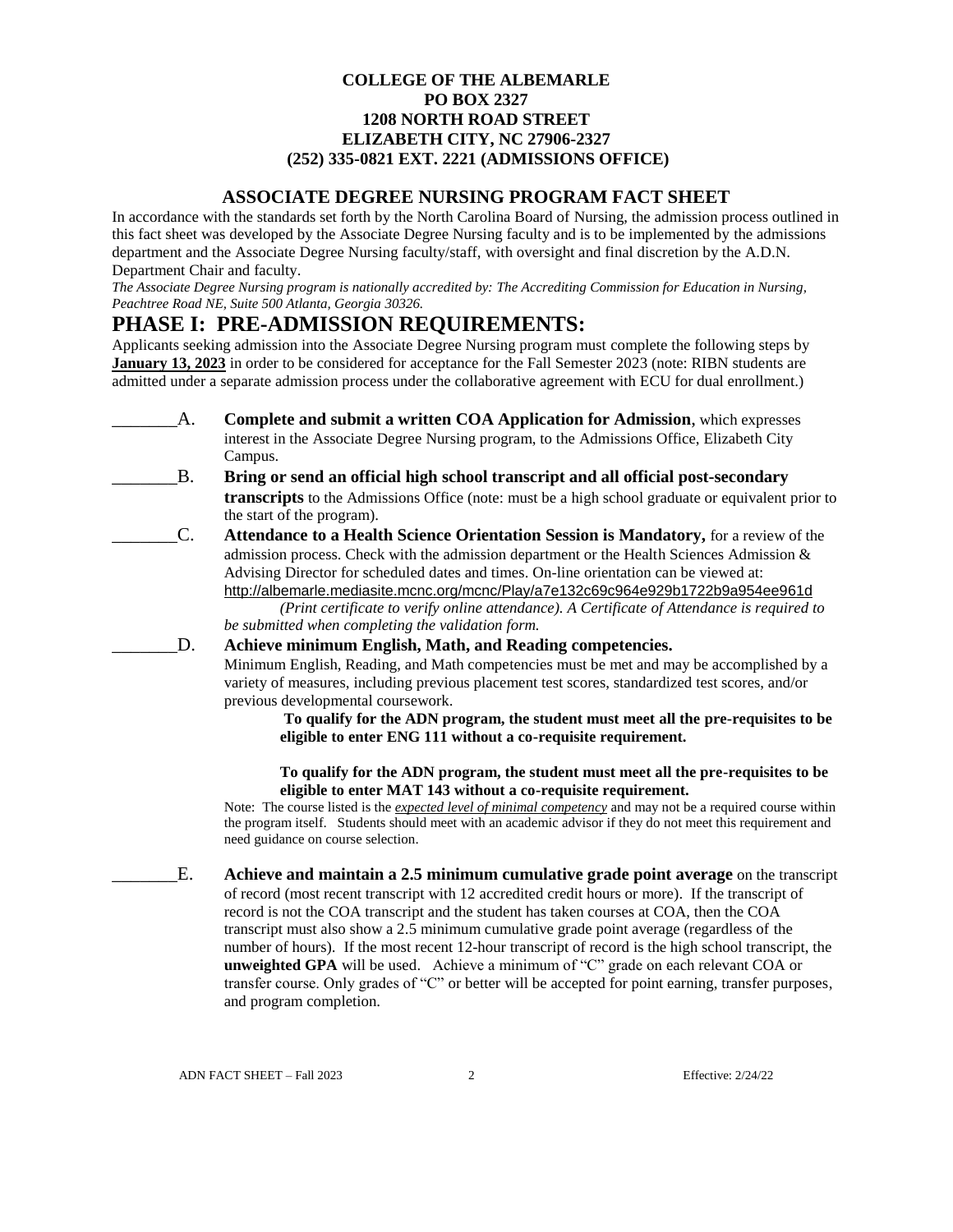- \_\_\_\_\_\_\_ F. **Applicants must have completed one unit of biology in high school that counts as at least 1 full credit** on the transcript - or the equivalent at a post-secondary institution (BIO 090 or higher). An official transcript must be provided.
- \_\_\_\_\_\_\_G. **Applicants must have completed one unit of chemistry in high school that counts as at least one full credit on the transcript -** or the equivalent at a post-secondary institution (CHEM 090 or higher). An official transcript must be provided.

**REQUIREMENTS A, B, C, D, E, F, and G must be met in entirety before applicants may apply for requirement H. Once students have met criteria A-G completely, they should contact the Health Sciences Admissions Technician (Annette Roberson, AE 117, Ext 2221) for validation of requirements and to receive a validation form to take the ATI TEAS (Test of Essential Academic Skills). ATI TEAS Validation forms will be submitted to the ADN Nursing Office by the Health Science Admissions Technician. One week after submitting ATI TEAS Validation forms, students may contact the Health Science Admissions & Advising Director (Owens Center, Office 107, Ext. 2304) who will confirm their form has been validated and at that time the applicant may select and schedule an appointment to take the ATI TEAS. Applicants seeking reasonable accommodations based on a disability, must request accommodations from the Director of Disabilities Support Services and notify the ATI TEAS testing proctor in writing two weeks prior to taking the test.**  *Note: High school students must be in their senior year to qualify to take the TEAS.*

**\_\_\_\_\_\_\_H. Achieve at or above all the set scores for the ATI TEAS test for the nursing program.** Students must achieve the minimum score or above for all three scores within a single test attempt. Not meeting the score of any one section will result in not meeting the requirements of this criterion.

| The required minimum scores for the first relies are: |                    |                  |  |  |  |
|-------------------------------------------------------|--------------------|------------------|--|--|--|
| Reading                                               | <b>Mathematics</b> | Total            |  |  |  |
| Percentage Score                                      | Percentage Score   | Percentage Score |  |  |  |
| 72%                                                   | 69%                | 64%              |  |  |  |

## **The required minimum scores for the ATI TEAS are:**

- A fee will be charged for each opportunity to take the ATI TEAS and is due at time of validation of preadmission criteria, with a copy of the receipt from the business office attached to the validation form. Students who do not provide proof of payment with their validation form will not be allowed to schedule a time for the ATI TEAS.
- Applicants are allowed one retake of the ATI TEAS within a 365-day period, as long as 28 days have lapsed from the previous attempt. The 365-day period is calculated from the first test date. **Only the most recent ATI TEAS test score available is used for qualification for the program. Applicants should be aware that if they score lower on an ATI TEAS retake, that lower score will be used as the most recent score for qualification consideration.** If an applicant schedules, but does not show for the ATI TEAS test, it will be considered as one of the applicant's testing opportunities. Falsification of reporting previous ATI TEAS attempts on the validation form will result in immediate withdrawal from any admission pools or programs a student may have entered.
- **Once minimum scores have been achieved for all three sections within a single ATI TEAS assessment, no retakes will be allowed. Scores are good for three years from the date the test was taken.**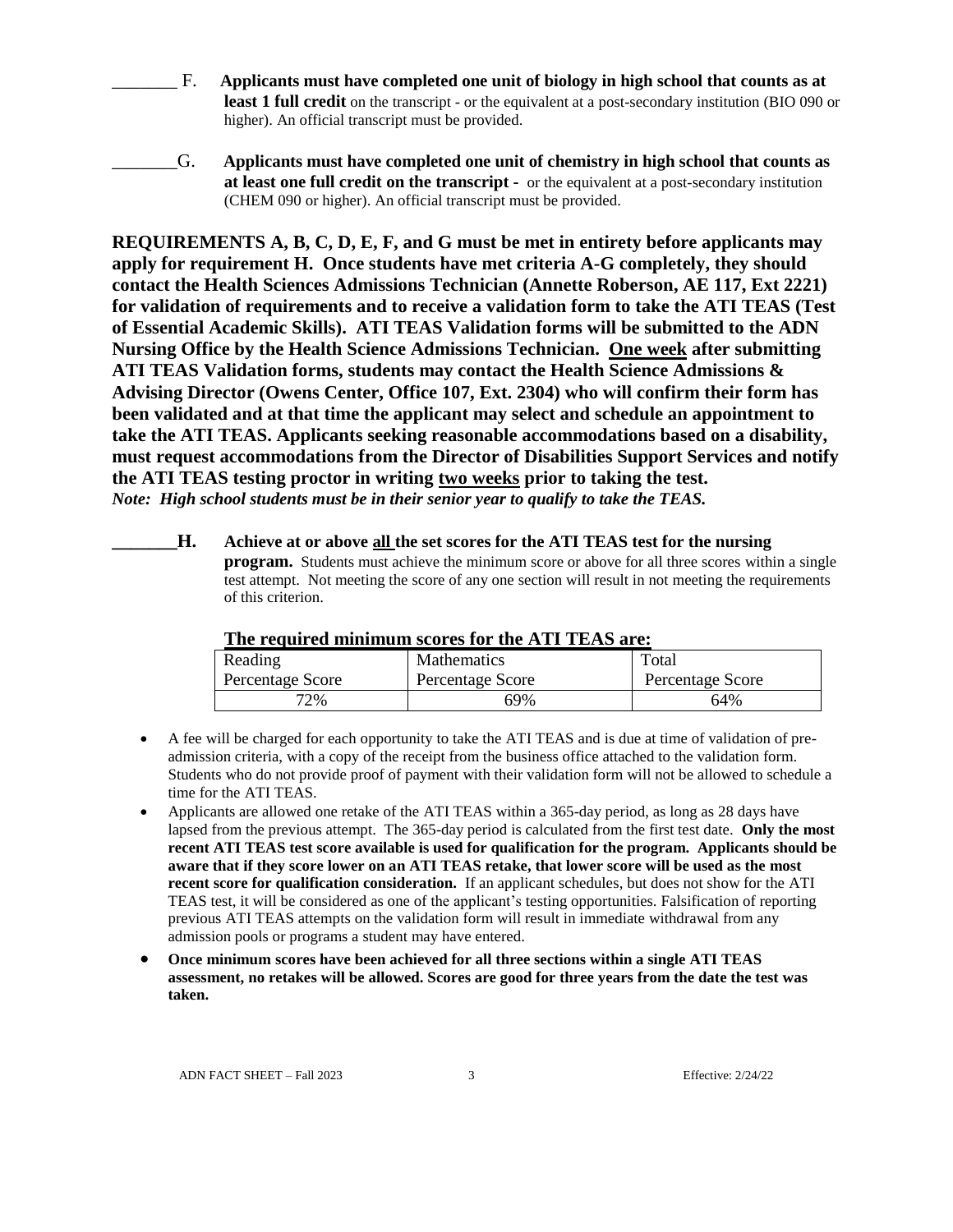#### **Other Program Requirement:**

\_\_\_\_\_\_\_I. **Although not required to** *apply* **to the program, applicants seeking admission into the Associate Degree Nursing program must successfully complete Nurse Aide I**, or its equivalent, and must be listed on the Nurse Aide registry with no pending investigations or substantiated findings prior to the beginning of the fall semester classes if accepted into the program. Students are required to have their name on the registry on August 10, 2023. **Students who do not meet this requirement on August 10, 2023, will be dropped from consideration for the ADN program**, even if they have met all other criteria and have initially been accepted into the program. **These requirements are waived for those applicants who hold an active unrestricted license as a Licensed Practical Nurse or who have graduated from a Practical Nursing program within the past 60 days prior to the date of entrance to the A.D.N. program and maintained a minimum GPA of 2.5 or higher upon graduation from the program and are registered to take the PN-NCLEX.**

## **PHASE II: ASSOCIATE DEGREE NURSING APPLICATION REQUIREMENTS**

## **\_\_\_\_\_\_**J. **COMPLETE THE ADN ADMISSION APPLICATION.**

**Once students have met all preadmission criteria A, B, C, D, E, F, G, and H (Criteria I - CNA status may be pending through Aug 10th, 2023) – students must complete an application for the COA ADN Nursing Program.** 

Applications may be obtained from the Admissions & Advising Director (Owens Center, Office 107, and Ext.2304). Applications will only be given to students who demonstrate completion of preadmission requirements A-H.

**Only those students who have completed an application form in its entirety will be considered for the admission ranking process. Applications must be received in the Health Science Admissions and Advising Director's office** (**Owens Center, Office 107) by 4 p.m. on January 13, 2023. Late applications will NOT be accepted for any reason.**

**NOTE: ALL CORRESPONDENCE REGARDING ADMISSIONS TO PROGRAMS WILL BE SENT THROUGH YOUR COA EMAIL ADDRESS. BE** *SURE* **TO LIST YOUR EMAIL ACCURATELY AND TO CHECK YOUR COA EMAIL FREQUENTLY DURING THE ADMISSION PERIOD.**

#### **\_\_\_\_\_\_\_**K. **ATTEND THE ADN PRE-ADMISSION MEETING**

After meeting the minimum PRE-ADMISSION qualifications for admission to the Associate Degree Nursing program and submitting the ADN Nursing application, qualified applicants will receive an email of notice about two weeks after the application deadline to attend a pre-admission meeting with the nursing faculty. It is the responsibility of the student to notify the nursing department if they have not received an email by the first week of February. The purpose of the pre-admission meeting is to inform prospective nursing applicants about the nursing program and answer questions or concerns of the applicants. During the meeting, applicants may be requested to validate the accuracy of the academic data contained in their file. This academic data will be utilized in the ranking process.

**Applicants failing to report at the scheduled time for the pre-admission meeting will have their names withdrawn from consideration unless they have previously notified the** Health Science Admission Director, Owens Center 107, Extension 2304 or the Health Science Administrative Assistant, Owens Center 102, Extension 2283**. It is the applicant's responsibility to maintain communication with the college via the Health Sciences Admissions & Advising Director's office, Owens Center 107, ext. 2304 or the Health Science Administrative**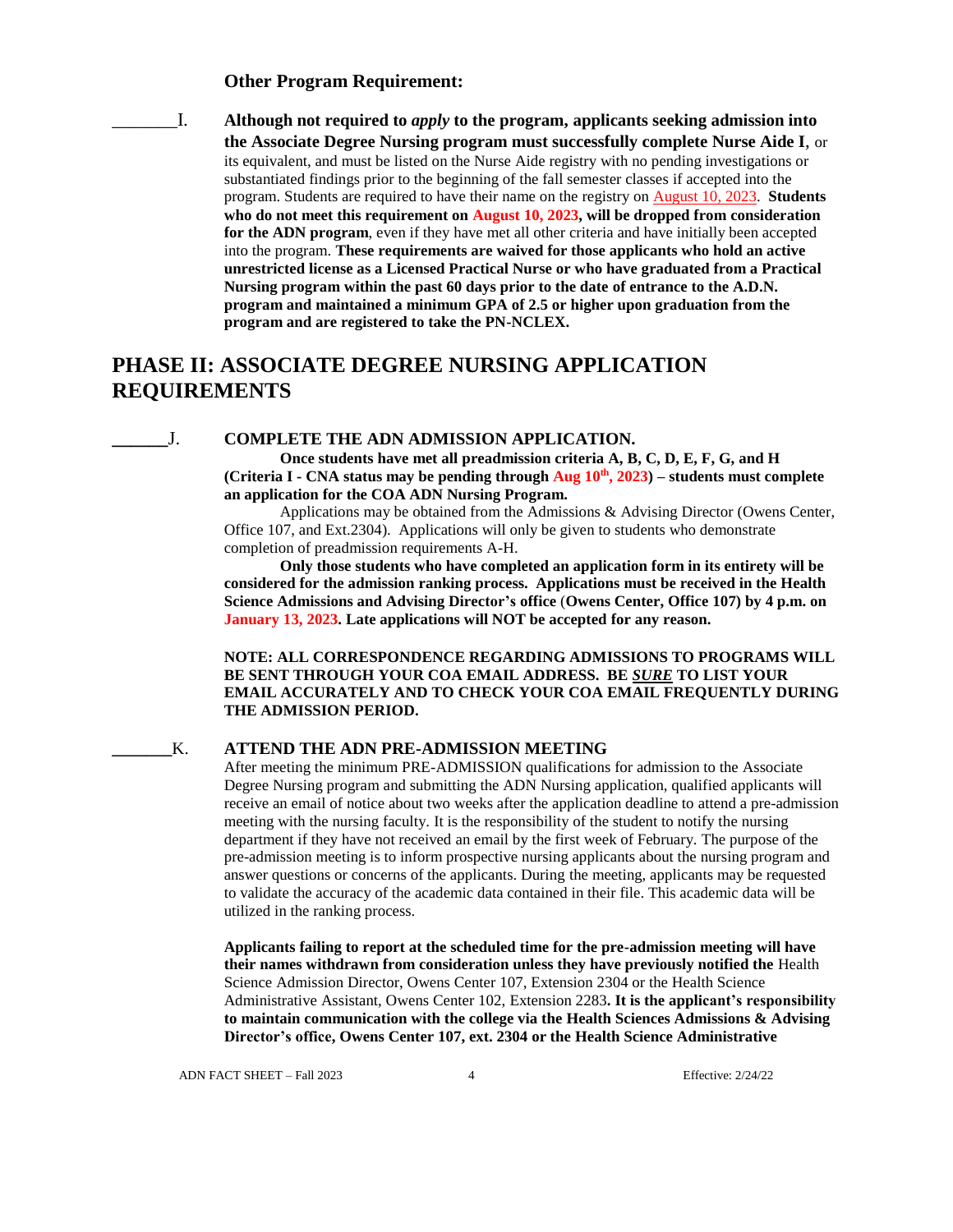#### **ASSOCIATE DEGREE NURSING PROGRAM NUMERICAL RANKING PROCESS**

All students who have met all the required academic and testing criteria, have a completed Nursing application on file, have attended the pre-admission meeting, and have validated the accuracy of the compiled academic data will be ranked based on a numerically objective and weighted ranking system if there are more applicants than allotted slots. This system is utilized to determine the most qualified students based on their performance in three academic areas: 1.) ATI TEAS score (40%), 2.) points awarded for specific A.D.N. curriculum courses, other supplemental courses related to health sciences, previously earned degree(s), and health related work experience (40%) and 3.) college or high school cumulative GPA (20%).

#### **Three numerical ranking system areas for points:**

#### **1) ATI TEAS Score – 40%**

The applicant will receive conversion points based on their **TOTAL SCORE** on the ATI TEAS. If more than one attempt to reach minimal scores has been required, the total score of the attempt that met all minimal scores will be averaged with the most recent unsuccessful attempt.

#### **2) POINTS System – 40%**

The applicant will receive conversion points based on specific courses within the nursing curriculum schema that have already been completed, other supplemental courses related to health sciences, previous degrees earned, and previous health care experience. Points for each course taken at another college are only awarded if approved for transfer credit by the college registrar. **Awarding of all points is at the discretion of the ADN Department Chair, whose decision is final.**

Points are awarded as follows:

#### **SPECIFIC A.D.N. CURRICULUM COURSE POINTS**

#### **The following eight (8) academic courses within the ADN curriculum schema assign points based on academic performance.**

BIO 168 - Anatomy & Physiology I BIO 169 - Anatomy & Physiology II BIO 275- Microbiology ENG 111 - Writing and Inquiry ENG 112 - Argument-Based Research PSY 150 - General Psychology PSY 241 - Developmental Psychology Hum/Fine Arts Elective

\*\***Points will not be assigned for BIO 168, BIO 169, BIO 275 PSY 150, and PSY 241 if the course(s) was/were completed five years or more prior to enrollment in first semester nursing classes. Points will not be assigned for any courses the student has enrolled in more than twice.** 

In order to receive points – the course *must* be listed on the COA transcript – either as a course taken at COA or approved for transfer credit to COA. The course must be completed prior to the admission deadline date and must have received a grade of "C" or higher.

**Points for courses will be calculated on the credit hours of the course multiplied by the letter grade earned; with a grade of A having the value of 4 quality points, the grade of B having the value of 3 quality points and**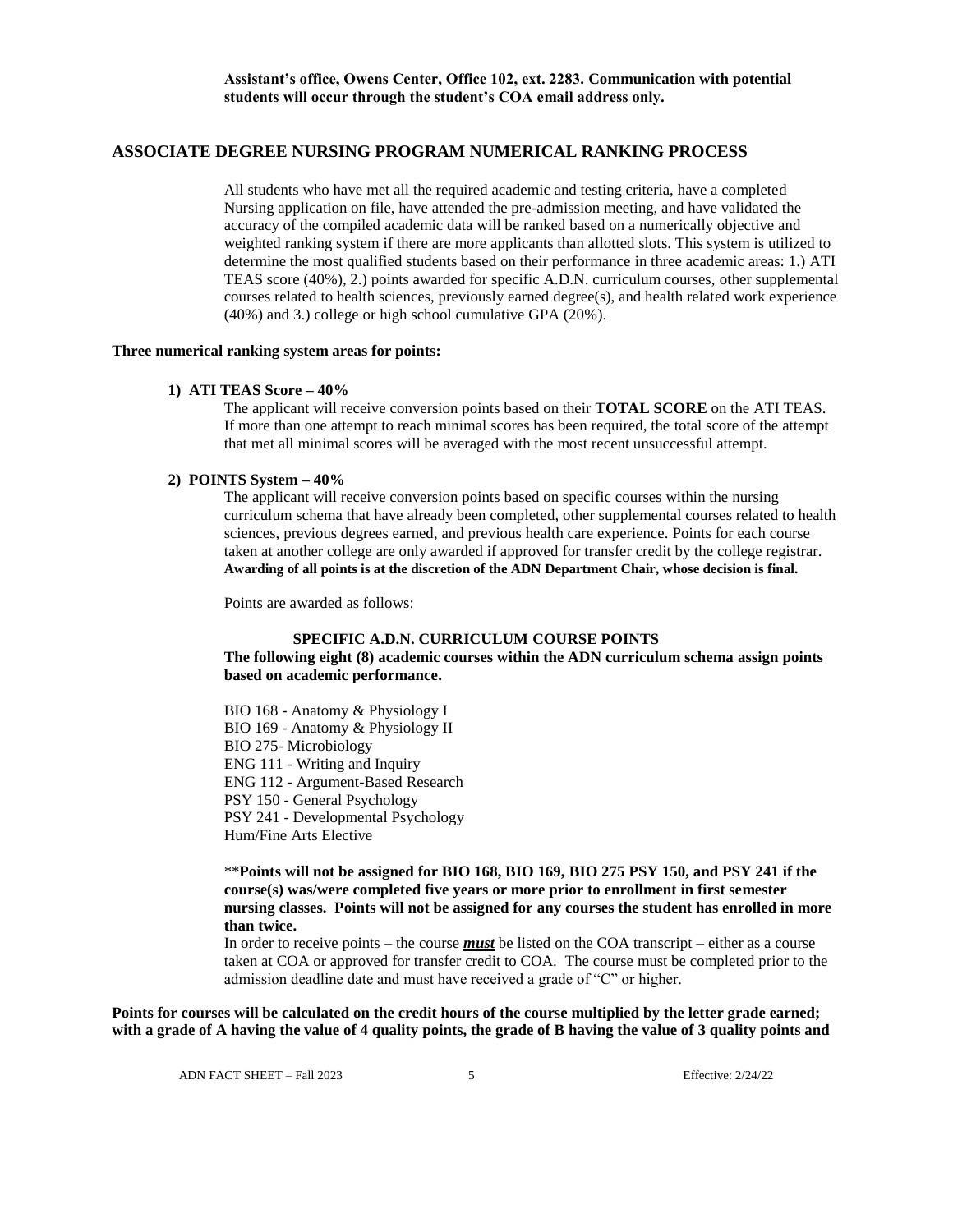**the letter C having the value of 2 quality points. The grades of D and F will have no point value. Some courses are awarded bonus points if passed on the first or second attempt. Attempts at other colleges do count in this points determination.**

## **COMPLETION OF THE PROGRAM'S ANATOMY AND PHYSIOLOGY REQUIREMENT IS STRONGLY ENCOURAGED BEFORE ENTERING THE PROGRAM.**

## **ADN COURSE POINTS GRID**

| <b>Course within Program</b>                                                           | <b>Credit</b>           | <b>Points</b>                |                           |                   |
|----------------------------------------------------------------------------------------|-------------------------|------------------------------|---------------------------|-------------------|
|                                                                                        | hrs                     |                              |                           |                   |
| <b>BIO 168</b>                                                                         | 4                       | If A&P passed on first       | If A&P passed on second   | No points if      |
|                                                                                        |                         | attempt - points for grade   | attempt - points for      | A&P taken more    |
| No points if A&P taken more than 2 attempts-                                           |                         | x credit hours plus 30       | grade x credit hours plus | than 2 attempts-  |
| or if taken greater than 5 years ago                                                   |                         | Bonus points                 | 10 Bonus points           | or if taken       |
|                                                                                        |                         |                              |                           | greater than 5    |
|                                                                                        |                         | $A = 16 + 30$ Bonus = 46     | $A = 16 + 10$ Bonus = 26  | years ago         |
|                                                                                        |                         | $B=12 + 30$ Bonus = 42       | $B = 12 + 10$ Bonus = 22  |                   |
|                                                                                        |                         | $C = 8 + 30$ Bonus = 38      | $C = 8 + 10$ Bonus = 18   | 0                 |
| <b>BIO 169</b>                                                                         | $\overline{\mathbf{4}}$ | If A&P passed on first       | If A&P passed on second   | No points if      |
|                                                                                        |                         | attempt - points for grade   | attempt - points for      | A&P taken more    |
| No points if A&P taken more than 2 attempts-                                           |                         | x credit hours plus 30       | grade x credit hours plus | than 2 attempts-  |
| or if taken greater than 5 years ago                                                   |                         | Bonus points                 | 10 Bonus points           | or if taken       |
|                                                                                        |                         |                              |                           | greater than 5    |
|                                                                                        |                         | $A=16+30$ Bonus = 46         | $A = 16 + 10$ Bonus = 26  | years ago         |
|                                                                                        |                         | $B = 12 + 30$ Bonus = 42     | $B = 12 + 10$ Bonus = 22  |                   |
|                                                                                        |                         | $C = 8 + 30$ Bonus = 38      | $C = 8 + 10$ Bonus = 18   | 0                 |
| <b>BIO 275 - Microbiology</b>                                                          | $\overline{\mathbf{4}}$ | If passed on first attempt - | If passed on second       | No points if      |
|                                                                                        |                         | points for grade x credit    | attempt - points for      | taken more than   |
| No points if Micro taken more than 2 attempts-<br>or if taken greater than 5 years ago |                         | hours plus 30 Bonus          | grade x credit hours plus | 2 attempts- or if |
|                                                                                        |                         | points                       | 10 Bonus points           | taken greater     |
|                                                                                        |                         |                              |                           | than 5 years ago  |
|                                                                                        |                         | $A=16+30$ Bonus = 46         | $A = 16 + 10$ Bonus = 26  |                   |
|                                                                                        |                         | $B = 12 + 30$ Bonus = 42     | $B = 12 + 10$ Bonus = 22  | $\bf{0}$          |
|                                                                                        |                         | $C = 8 + 30$ Bonus = 38      | $C = 8 + 10$ Bonus = 18   |                   |
| PSY 150 - General Psychology                                                           | $\overline{\mathbf{3}}$ | $A=12$                       | $B=9$                     | $C = 6$           |
| (No points if taken more than 2 attempts-                                              |                         |                              |                           |                   |
| or if taken greater than 5 years ago)<br><b>PSY 241 Developmental Psychology</b>       | $\overline{\mathbf{3}}$ | $A=12$                       | $B=9$                     | $C = 6$           |
| (No points if taken more than 2 attempts- or if                                        |                         |                              |                           |                   |
| taken greater than 5 years ago)                                                        |                         |                              |                           |                   |
| <b>ENG 111 - Writing and Inquiry</b>                                                   | 3                       | $A=12$                       | $B=9$                     | $C = 6$           |
| No points if taken more than 2 attempts                                                |                         |                              |                           |                   |
| <b>ENG 112 Argument Based Research</b>                                                 | 3                       | $A=12$                       | $B=9$                     | $C = 6$           |
| No points if taken more than 2 attempts                                                |                         |                              |                           |                   |
| <b>HUM/Fine Arts Elective</b>                                                          | 3                       | $A=12$                       | $B=9$                     | $C = 6$           |
| No points if taken more than 2 attempts                                                |                         |                              |                           |                   |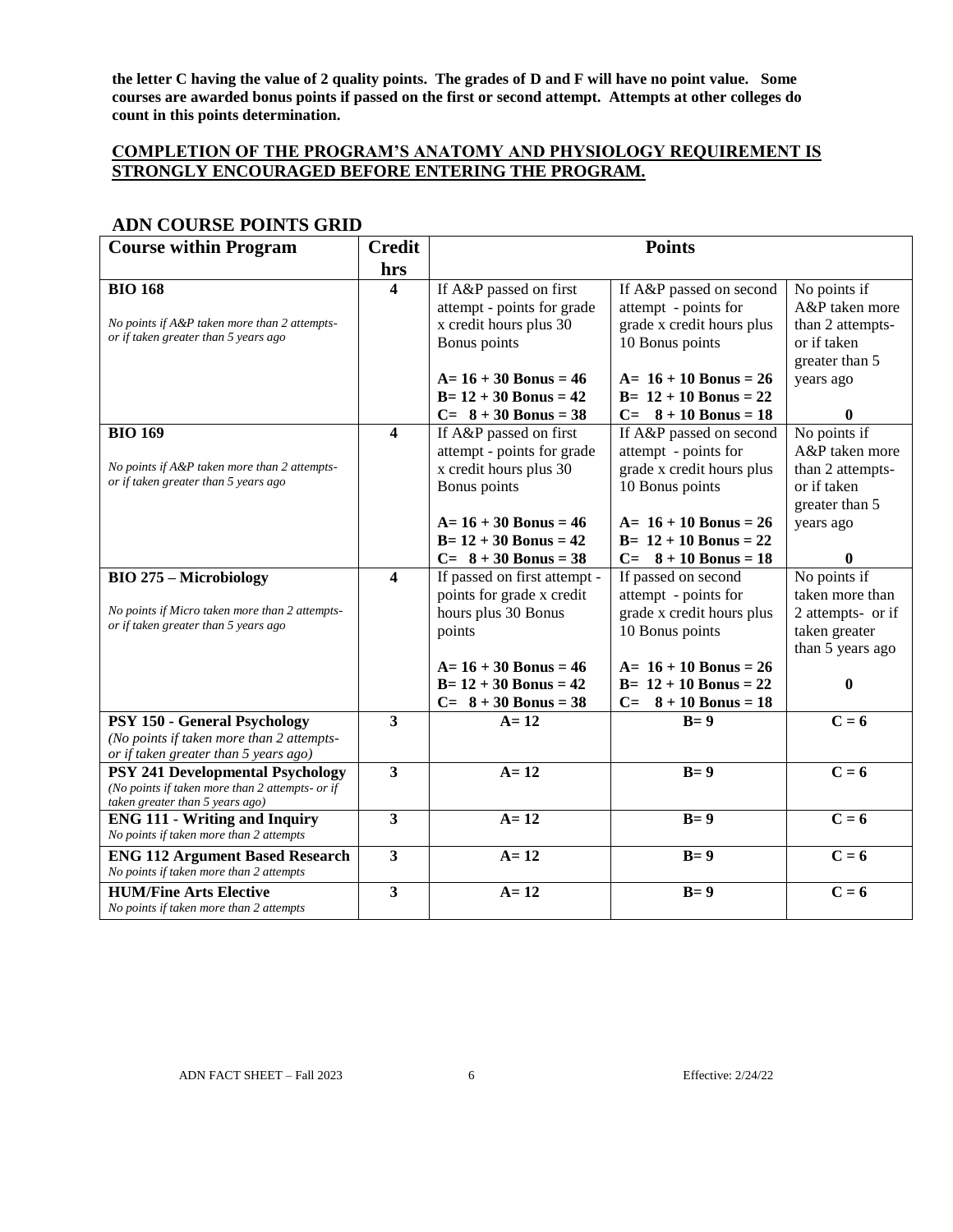#### **POINTS FOR SUPPLEMENTAL COURSES**

#### **IMPORTANT NOTE: Students should TALK WITH THEIR ADVISORS (including a financial aid advisor) before taking any courses on this grid to ensure it fits with their declared major and other college/FA requirements.** *Students should focus on completing courses WITHIN the program curriculum before taking any supplemental courses that are outside of the program of study.*

In order to receive points – the course must be listed on the COA transcript – either as a course taken at COA or approved for transfer credit to COA. The course must be completed prior to the admission deadline date and must have received a grade of "C" or higher.

#### **If the course is within the curriculum of a student's major or program of interest – they may only receive points once in the admission system and those points will be based on the program's specific course points (not the additional point's grid).**

| <b>Course Number</b> | <b>Course Name</b>                                         | <b>Points awarded</b><br>(must have a grade of C<br>or higher to receive points) |
|----------------------|------------------------------------------------------------|----------------------------------------------------------------------------------|
| <b>BIO 275</b>       | Microbiology                                               |                                                                                  |
| CHM 151 OR CHM       | General Chemistry I                                        |                                                                                  |
| $130/130$ A          | (only one course will be awarded points for this category) |                                                                                  |
| <b>CHM 152</b>       | General Chemistry II                                       | 2                                                                                |
| <b>MAT 152</b>       | <b>Statistics</b>                                          | 2                                                                                |
| <b>MAT 143</b>       | Quantitative Literacy                                      | $\mathcal{D}_{\mathcal{L}}$                                                      |
| <b>MAT 171</b>       | Pre Calculus Algebra                                       |                                                                                  |
| <b>MED 121</b>       | Medical Terminology I                                      |                                                                                  |
| <b>MED 122</b>       | Medical Terminology II                                     | $\mathfrak{D}$                                                                   |
| <b>BIO 155</b>       | <b>Nutrition</b>                                           | $\mathfrak{D}$                                                                   |
| PBT 100 and 101      | Phlebotomy and Phlebotomy Practicum                        | $\mathfrak{D}$                                                                   |
|                      | (must have C or higher in both class & practicum)          |                                                                                  |
| PHI 240 or HUM 115   | Ethics or Critical Thinking I                              | $\mathfrak{D}$                                                                   |
|                      | (only one course will be awarded points for this category) |                                                                                  |

## **POINTS FOR PREVIOUSLY EARNED DEGREE(S)**

**10 points will be assigned for a bachelor's degree** which was earned at a regionally accredited institution. (Limit of one degree)

**5 points will be assigned for a master's degree** which was earned at a regionally accredited institution. (Limit of one degree)

**7 points will be assigned for a HSWP Diploma Program with a clinical component** These include: PN, ST, MA, PBT Diploma Pathway, and NA Diploma Pathway, **10 points will be assigned for a HSWP Associates Degree with a clinical component** These include: ADN, EMS, ST, MA, and MLT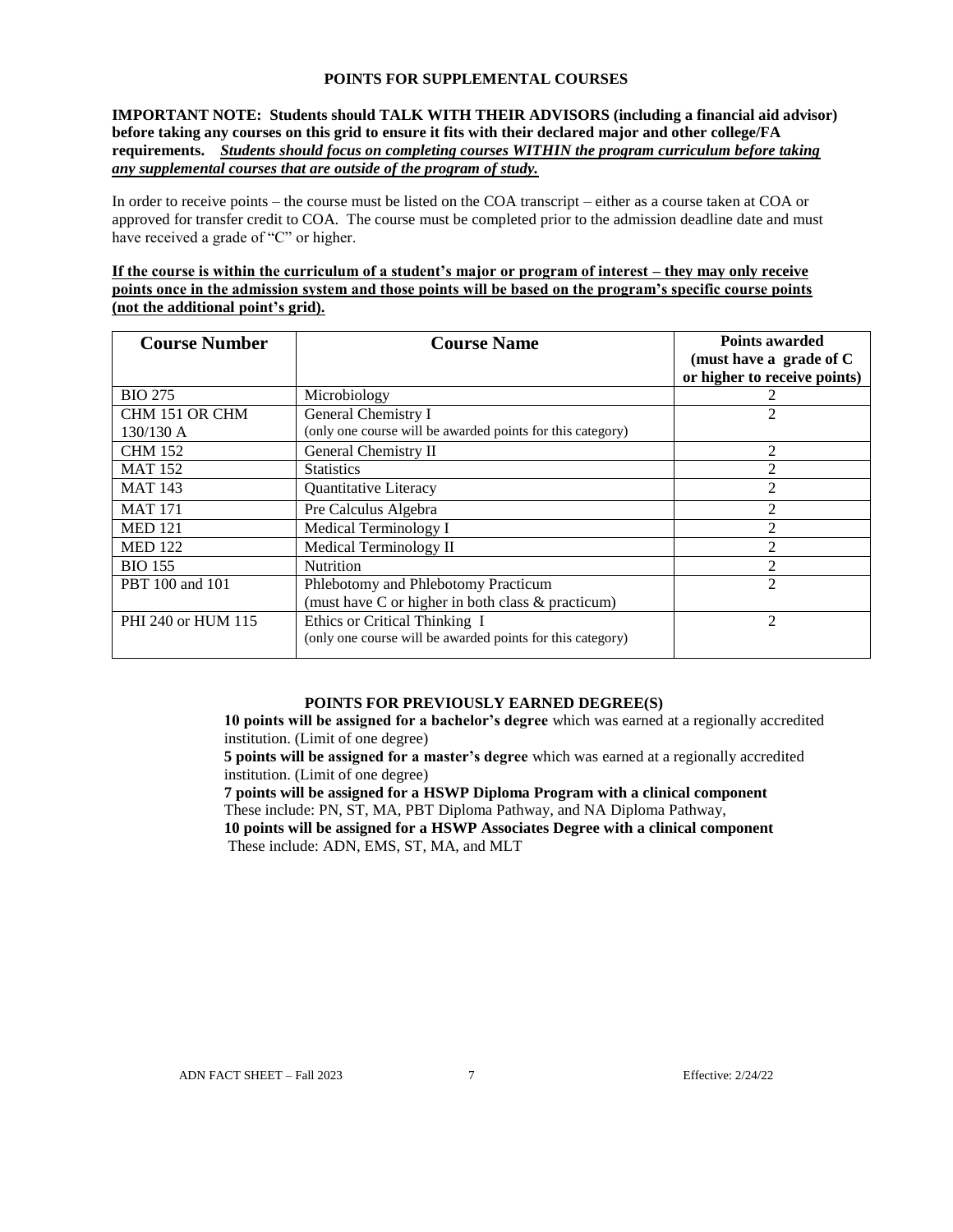#### **POINTS FOR PREVIOUS HEALTH CARE EXPERIENCE**

**One point will be assigned for every full year of paid fulltime (32 hours or more per week) health care related work experience within the past 10 years, not to exceed a total of 10 points.**

Acceptable fields of work experience are CNA II, LPN, Paramedic (EMT), Surgical Technology, Medical Assisting, and Phlebotomy. Awarding of points for other health related occupations will be at the discretion of the ADN Department Chair, whose decision is final.

**Proper documentation must be provided when submitting the ADN application or by the deadline date** and must include a dated statement on official letterhead from the Personnel/Resource Officer of the health care facility where the applicant worked. The letter must include the following information:

Beginning and ending dates of work Basic description of job duties Average number of hours worked per week Applicant's current employment status

**Awarding of all points related to previous health care experience is at the discretion of the ADN Department Chair, whose decision is final.**

### **3) OVERALL GRADE POINT AVERAGE - 20%**

The cumulative OVERALL GRADE POINT AVERAGE section of the ranking process assigns points from the **most recent college transcript. This transcript must contain a minimum of twelve (12) semester credit hours or eighteen (18) quarter hours of non-developmental course work.** High school transcripts will be used for ranking purposes if college transcripts do not meet the necessary criteria.

## **PHASE III: SELECTION PROCESS**

- A. Weighted point assignments based on the **ATI TEAS Total Score (40%), Overall Grade Point Average (20%),** and **SUPPLEMENTAL Points System (40%)** will be added together for the total weighted points assigned to each applicant.
- B. **Applicants will be ranked in a descending numerical order** which is based on total points.
- C. **Email notification of contingent acceptance will be sent to the top applicants** for the number of program slots available.
- D. **Email notification to other applicants who qualified, but did not place** within the allotted number of slots, will be sent and these applicants will be assigned an "alternate" number based on their total ranking points. It is from this alternate list that any vacancies that occur prior to the first day of classes may be

filled at the discretion of the ADN Department Chair, whose decision is final, starting with "Alternate 1."

E. **The admission process ceases and the alternate list is void beginning with the first day of class in fall semester**. Any qualified applicants or alternates who do not enter the program must begin the admission process again and resubmit all paperwork in order to be considered and recompete for the next year's admissions.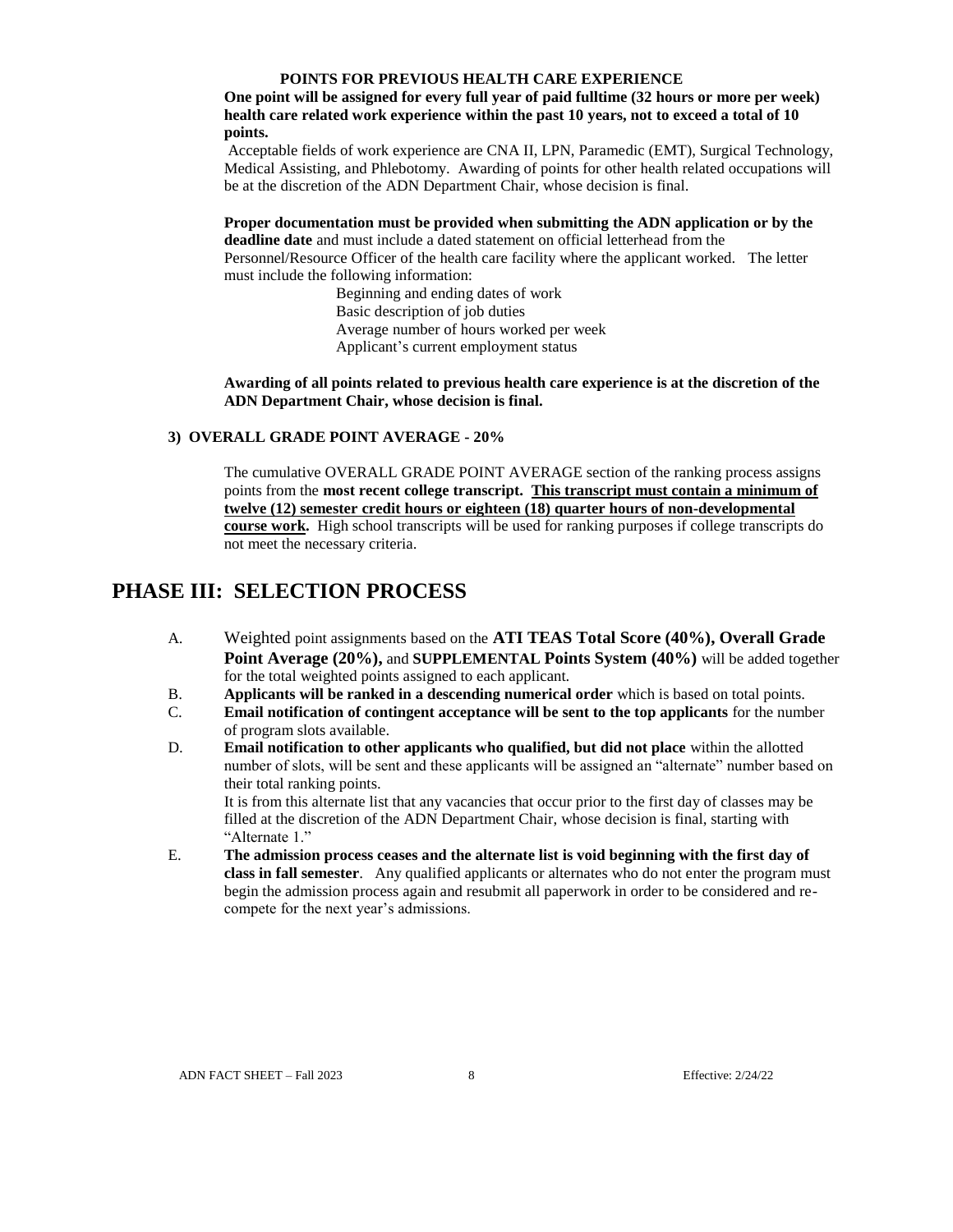## **OTHER IMPORTANT INFORMATION RELATED TO THE ADN PROGRAM ADMISSION PROCESS:**

**Upon contingent acceptance, but prior to enrollment in the ADN program, applicants will be required to provide additional information including:**

- **A. Documentation of current BLS (CPR) Certification through the American Heart Association must be submitted via the assigned third party vendor and available for review by Aug 1, 2023. Students who do not meet this requirement may be dropped from consideration for the ADN program**, even if they have met all other criteria and have initially been accepted into the program.
- **B. The fully completed and signed COA health care examination form indicating physical and emotional health and record of immunizations must be submitted via the assigned third party vendor and available for review by August 1, 2023. Students who do not meet this requirement may be dropped from consideration for the ADN program**, even if they have met all other criteria and have initially been accepted into the program. Students will be required to sign a release to allow the program to provide specific medical information that may be required by authorized clinical sites (example: immunizations record).
- **C. A criminal background check and drug testing** may be required by clinical sites prior to participation in the clinical component of this program. Progress toward graduation will be limited by any inability to complete the clinical portion of the program. Students with certain misdemeanor or felony convictions may have limited license and employment opportunities.

The NC Board of Nursing requires all graduates of the School of Nursing who apply to take the National Council Licensure Examination (NCLEX) to undergo a routine criminal background check and to submit a complete set of fingerprints with the NCLEX application. The Board may deny licensure based on the criminal history. **\* Source – North Carolina Board of Nursing. Reference NPA 90-171-48.**

**D.** Students admitted must be at least 18 years of age by the start of the first course of the program in order to be able to enter clinical facilities.

## **READMISSION PROCESS**

**Definition of Re-Admit: A student who has previously been enrolled in any nursing program, at any level (PN, ADN, BSN), at COA or any other school/college/university.**

- A. Applicants applying for readmission into the first semester of the Associate Degree Nursing program should contact the Health Science Admissions & Advising Director's office, Owens Center Office 107, Extension 2304, and the ADN Department Chair (ext. 2280) for information concerning this special situation.
- B. Students who have successfully completed at least one semester of an Associate Degree Nursing Program and are seeking admission to College of The Albemarle's Associate Degree Nursing program should contact the Associate Degree Nursing Department Chair (ext. 2280)*.*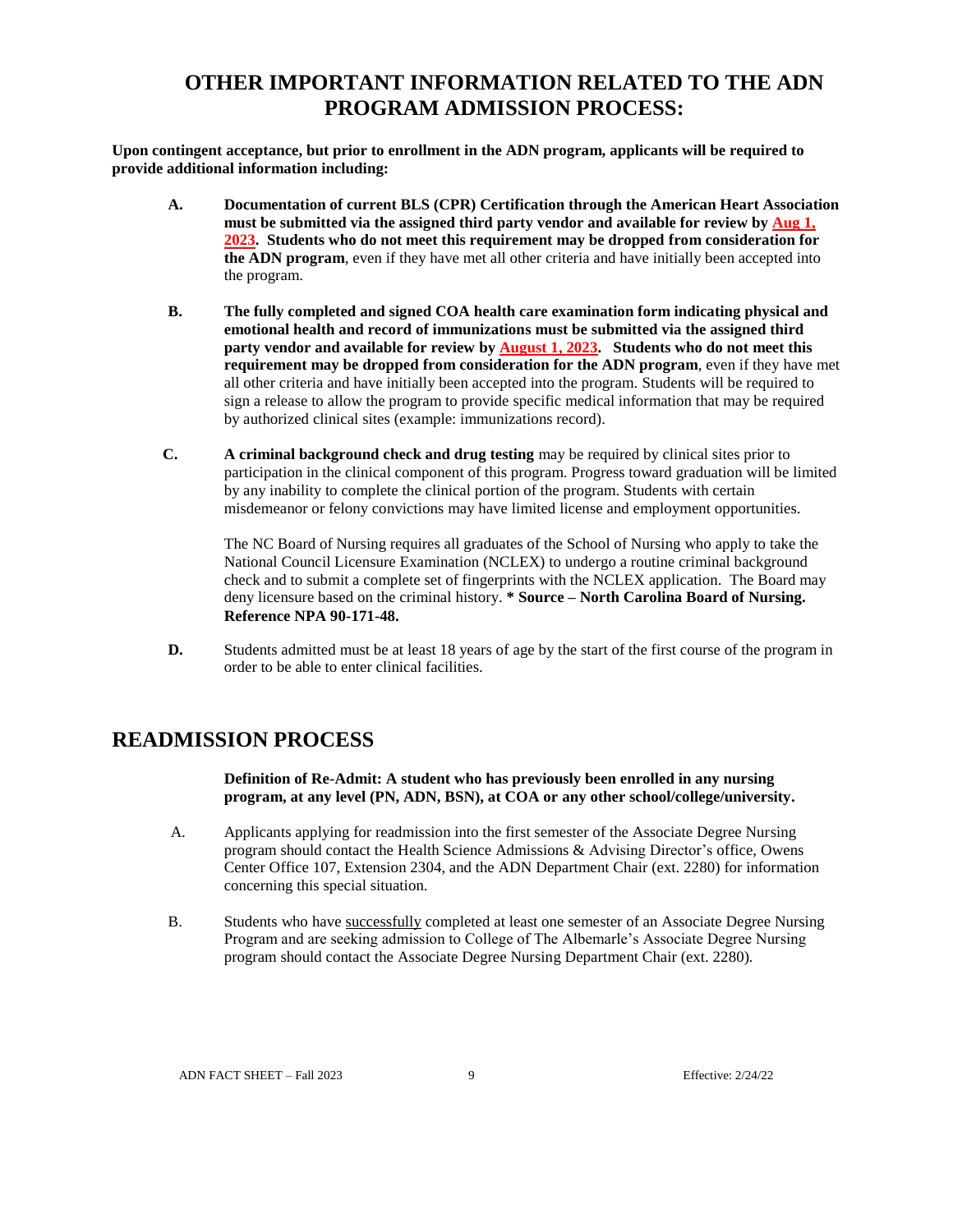- C. Any former student from COA's nursing programs or any other nursing program desiring readmission to the ADN or LPN-ADN Option must:
	- i. Meet the current admission requirements and procedures required of all nursing applicants
	- ii. Submit a letter with the ADN Admission Application (by **January 13<sup>th</sup>** if applying for a Fall semester entry or **July 15<sup>th</sup>** if applying for a Spring semester entry) addressed to the Department Chair stating:
		- the reasons for previous withdrawal from a program
		- $\bullet$  the reason(s) he/she desires to be re-admitted
		- the circumstances that have changed to indicate the applicant would successfully complete his/her nursing education at this time.